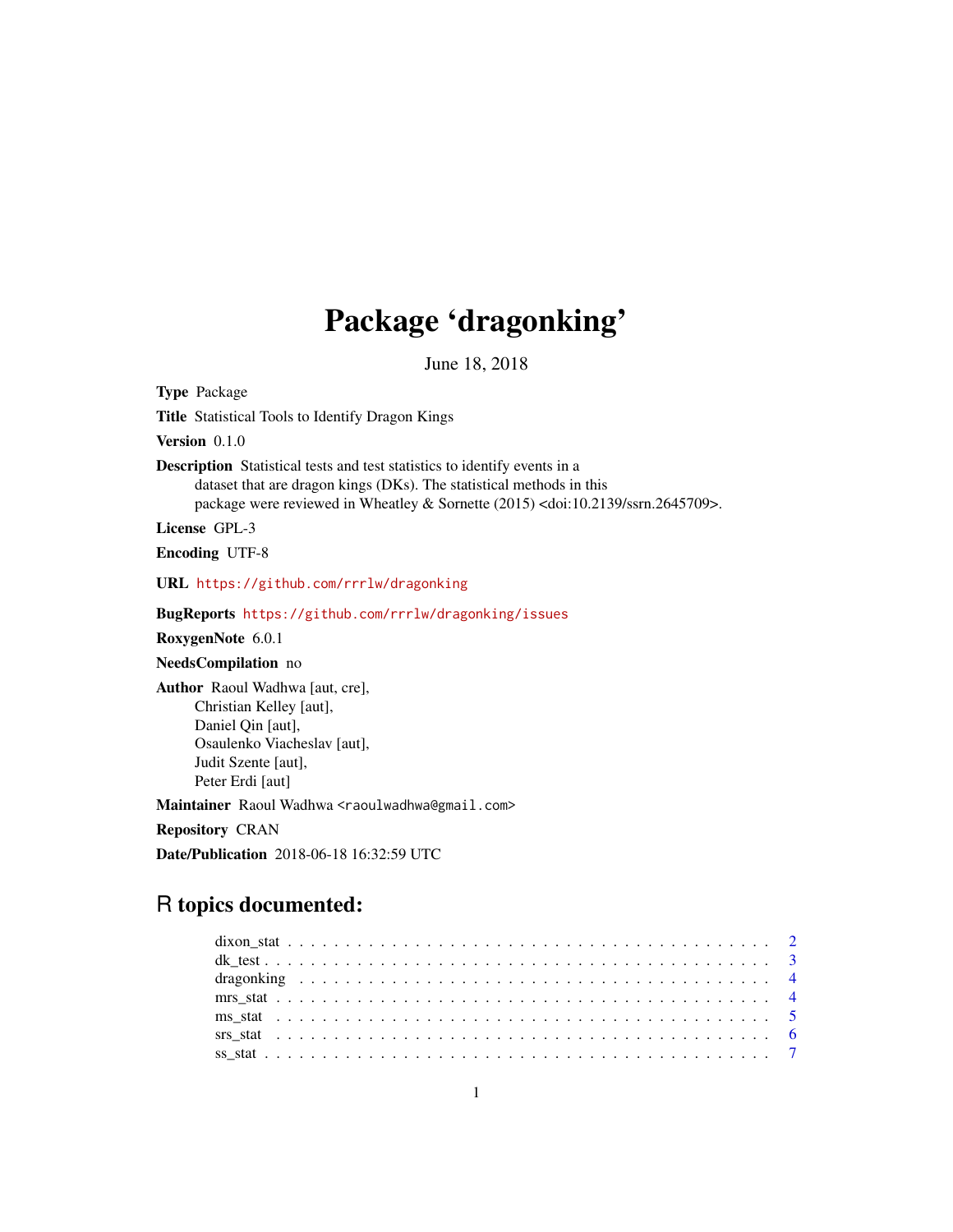#### <span id="page-1-0"></span>**Index** [8](#page-7-0) **8**

#### Description

dixon\_stat calculates the DIxon test statistic to determine whether there is significant support for the existence of r DKs in vals. This test is less susceptible to swamping and masking, but is also less powerful than the SS and SRS test statistics.

#### Usage

dixon\_stat(vals, r)

#### Arguments

| vals | numeric vector with at least 3 elements  |
|------|------------------------------------------|
|      | integer indicating number of DKs in vals |

#### Value

Dixon test statistic

#### References

Wheatley S, Sornette D (2015). Multiple outlier detection in samples with exponential & pareto tails: Redeeming the inward approach & detecting dragon kings. Swiss Finance Institute Research Paper Series No. 15-28. <doi:10.2139/ssrn.2645709>

Dixon WJ (1950). Analysis of extreme values. *Ann Math Stat*, 21(4): 488-506. <doi:10.1214/aoms/1177729747>

Likes J (1967). Distribution of Dixon's statistics in the case of an exponential population. *Metrika*, 11(1): 46-54. <doi:10.1007/bf02613574>

```
# generate a numeric vector with DKs
temp <- c(rexp(100), # exponentially distributed RV
         15, 15, 15) # DK elements
# calculate test statistic for DKs
dixon\_stat(temp, r = 3)
```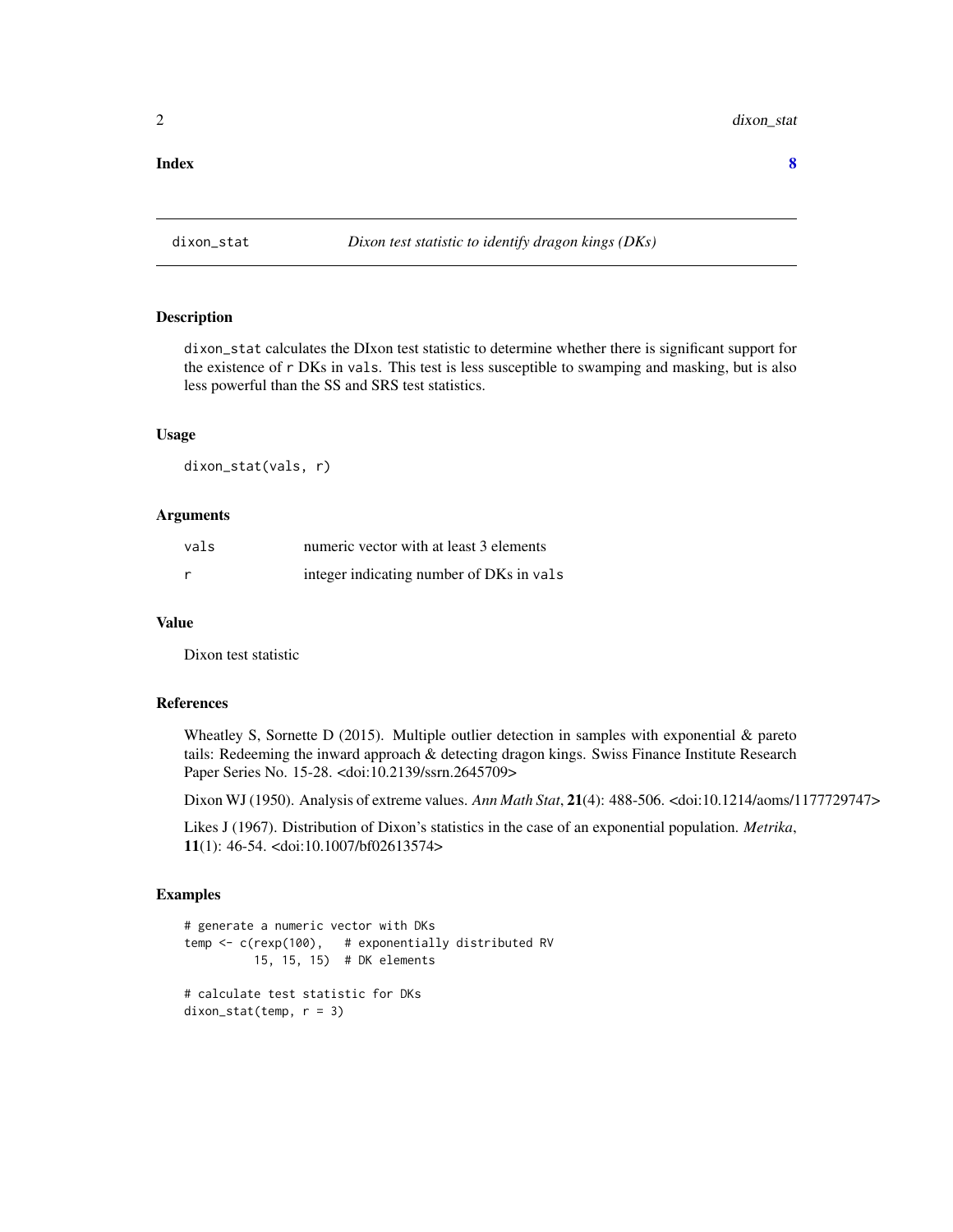<span id="page-2-0"></span>

dk\_test runs the DK test on the user parameters and returns a test statistic and corresponding pvalue to aid in determining whether there is significant support for the existence of r DKs in vals.

#### Usage

dk\_test(vals, r)

#### Arguments

| vals | numeric vector with at least 3 elements  |
|------|------------------------------------------|
|      | integer indicating number of DKs in vals |

#### Value

DK test statistic and p-value (F distribution)

#### References

Wheatley S, Sornette D (2015). Multiple outlier detection in samples with exponential  $\&$  pareto tails: Redeeming the inward approach & detecting dragon kings. Swiss Finance Institute Research Paper Series No. 15-28. <doi:10.2139/ssrn.2645709>

Pisarenko VF, Sornette D (2012). Robust statistical tests of dragon-kings beyond power law distributions. *Eur Phys J Special Topics*, 205: 95-115. <doi:10.1140/epjst/e2012-01564-8>

```
# generate a numeric vector with DKs
temp <- c(rexp(100), # exponentially distributed RV
          15, 15, 15) # DK elements
# test for DKs, where r is number of DKs thought to be in temp
results <- dk_test(temp, r = 3)
# print out test statistic (should be large) and p-value (should be small)
print(paste("Test statistic =", results["Test Statistic"]))
print(paste("p-value =", results["p-value"]))
```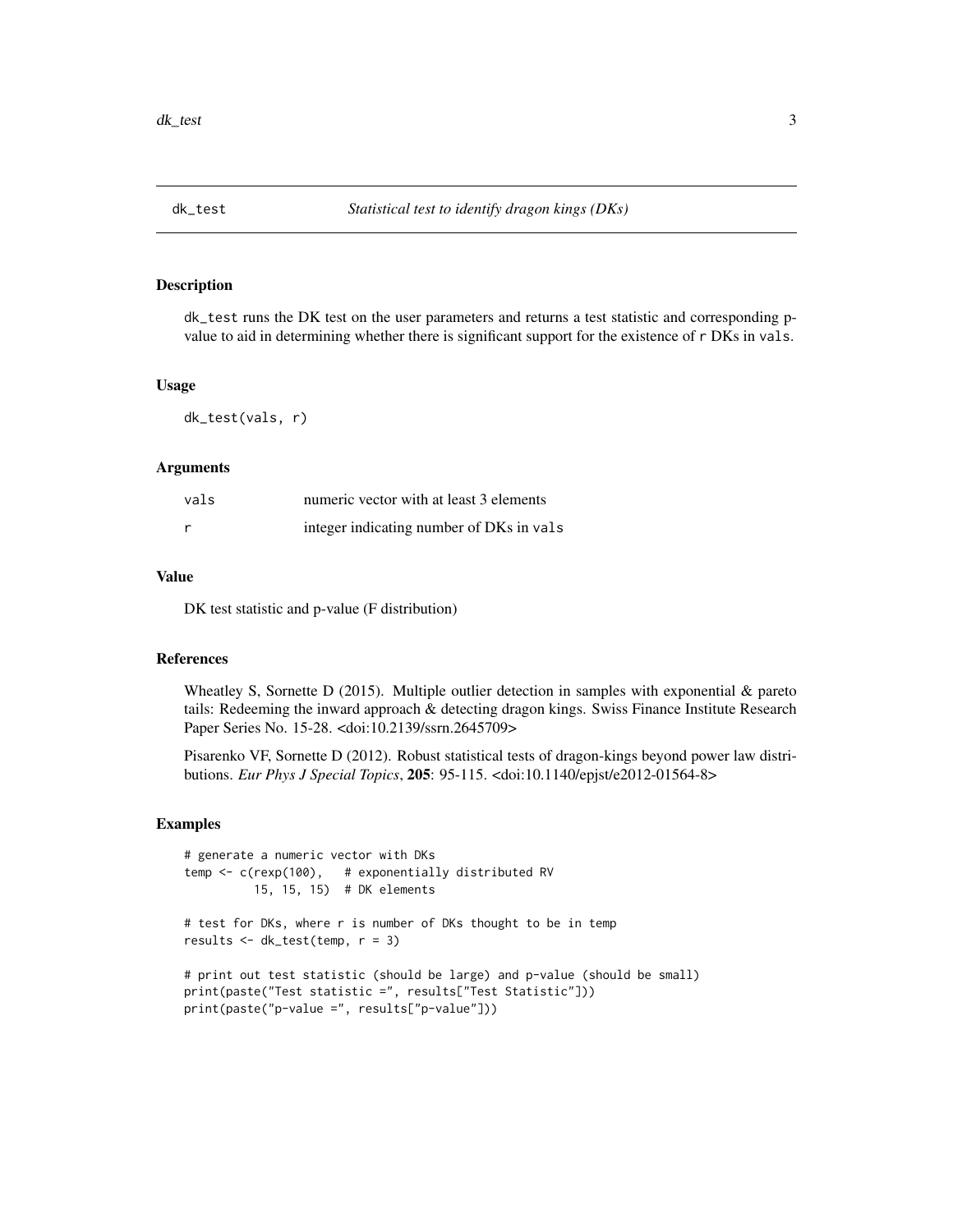<span id="page-3-0"></span>

This package provide statistical methods to identify events in a dataset that are dragon kings (DKs). The statistical methods in this package were reviewed in: Wheatley S, Sornette D (2015). Multiple outlier detection in samples with exponential  $\&$  pareto tails: Redeeming the inward approach  $\&$ detecting dragon kings. Swiss Finance Institute Research Paper Series No. 15-28.

mrs\_stat *Max-robust-sum (MRS) test statistic to identify dragon kings (DKs)*

#### Description

mrs\_stat calculates the MRS test statistic to determine whether there is significant support for the existence of r DKs in vals. This test avoids denominator masking.

#### Usage

mrs\_stat(vals, r, m)

#### Arguments

| vals         | numeric vector with at least 3 elements     |
|--------------|---------------------------------------------|
| <sub>r</sub> | integer indicating number of DKs in vals    |
| m            | pre-specified maximum number of DKs in vals |

#### Value

MRS test statistic

#### References

Wheatley S, Sornette D (2015). Multiple outlier detection in samples with exponential & pareto tails: Redeeming the inward approach & detecting dragon kings. Swiss Finance Institute Research Paper Series No. 15-28. <doi:10.2139/ssrn.2645709>

```
# generate a numeric vector with DKs
temp <- c(rexp(100), # exponentially distributed RV
         15, 15, 15) # DK elements
# calculate test statistic for DKs
mrs\_stat(temp, r = 2, m = 3)
```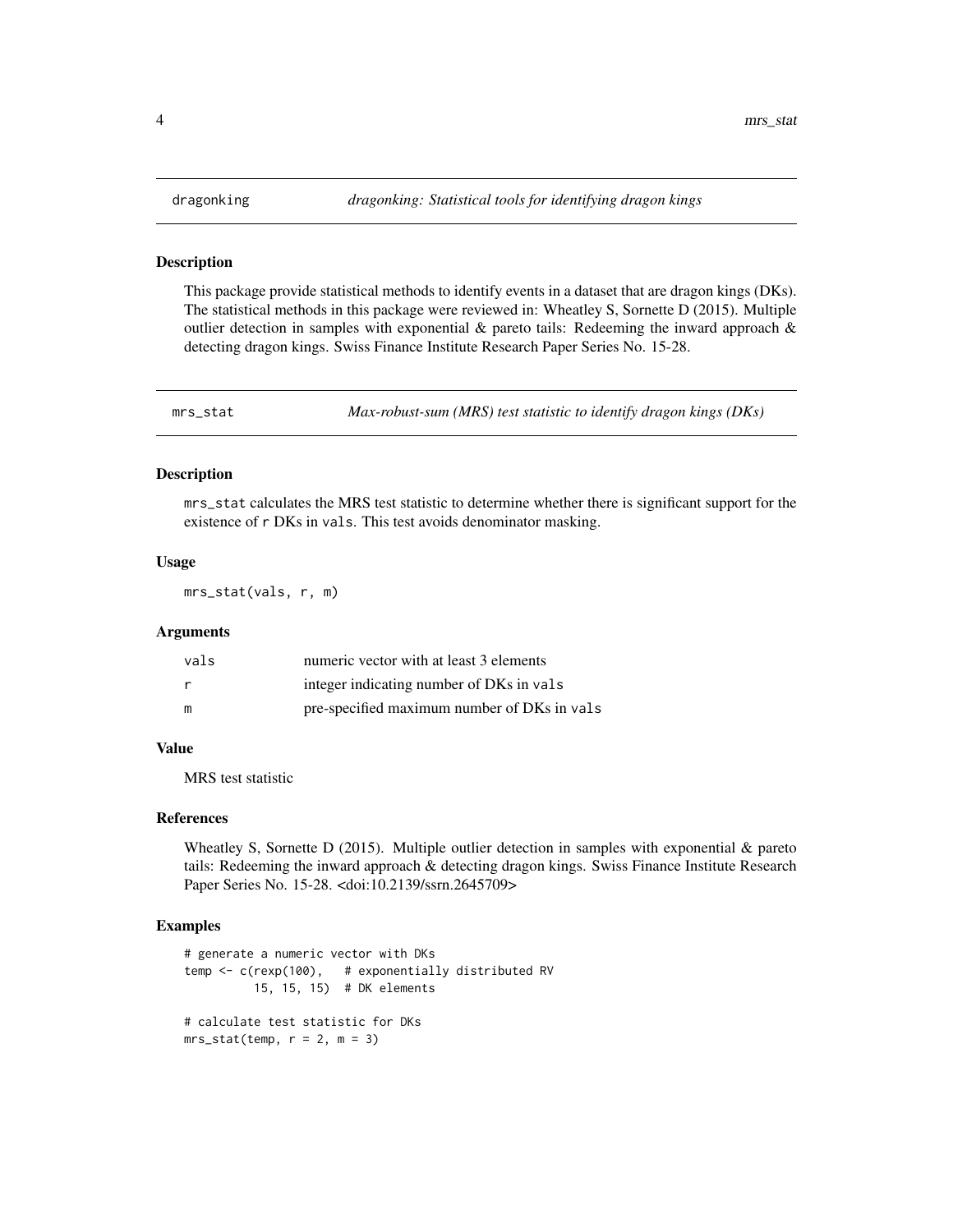<span id="page-4-0"></span>

ms\_stat calculates the MS test statistic to determine whether there is significant support for the existence of r DKs in vals. This statistic is less susceptible to swamping, but is also less powerful in the case of clustered outliers, in comparison to the SS and SRS test statistics.

#### Usage

ms\_stat(vals, r)

#### Arguments

| vals | numeric vector with at least 3 elements  |
|------|------------------------------------------|
| r    | integer indicating number of DKs in vals |

#### Value

MS test statistic

#### References

Wheatley S, Sornette D (2015). Multiple outlier detection in samples with exponential  $\&$  pareto tails: Redeeming the inward approach & detecting dragon kings. Swiss Finance Institute Research Paper Series No. 15-28. <doi:10.2139/ssrn.2645709>

Hawkins DM (1980). Identification of outliers, vol. 11. *Chapman and Hall*. ISBN: 9789401539944

Kimber AC (1982). Tests for many outliers in an exponential sample. *Appl Statist*, 31(3): 263-71. <doi:10.2307/2348000>

```
# generate a numeric vector with DKs
temp <- c(rexp(100), # exponentially distributed RV
          15, 15, 15) # DK elements
# calculate test statistic for DKs
ms\_stat(temp, r = 3)
```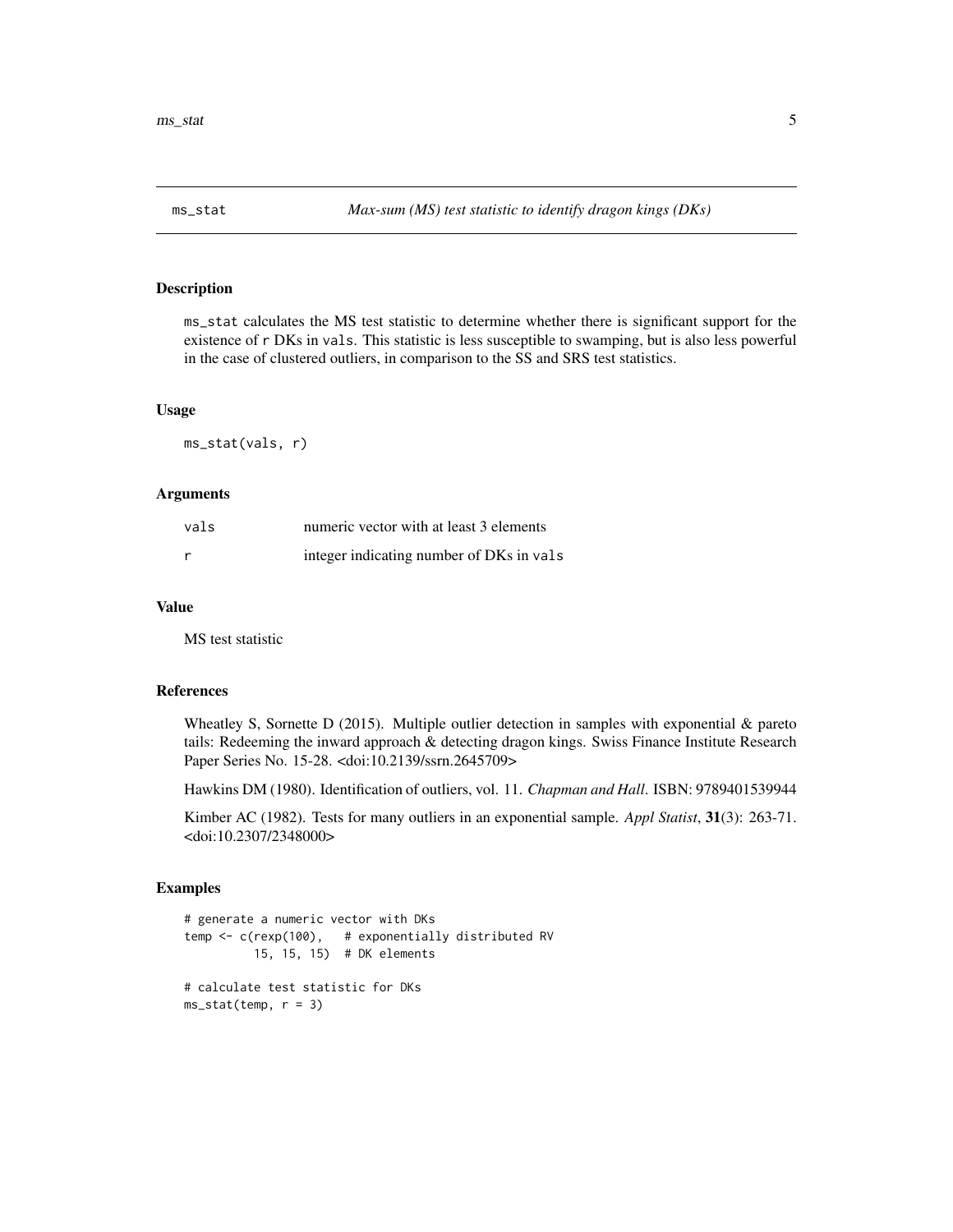<span id="page-5-0"></span>

srs\_stat calculates the SRS test statistic to determine whether there is significant support for the existence of r DKs in vals. This test provides robustness to denominator masking.

#### Usage

srs\_stat(vals, r, m)

#### Arguments

| vals | numeric vector with at least 3 elements     |
|------|---------------------------------------------|
| r    | integer indicating number of DKs in vals    |
| m    | pre-specified maximum number of DKs in vals |

#### Value

SRS test statistic

#### References

Wheatley S, Sornette D (2015). Multiple outlier detection in samples with exponential  $\&$  pareto tails: Redeeming the inward approach & detecting dragon kings. Swiss Finance Institute Research Paper Series No. 15-28. <doi:10.2139/ssrn.2645709>

Iglewicz B, Martinez J (1982). Outlier detection using robust measures of scale. *J Stat Comput Simul*, 15(4): 285-93. <doi:10.1080/00949658208810595>

```
# generate a numeric vector with DKs
temp <- c(rexp(100), # exponentially distributed RV
          15, 15, 15) # DK elements
# calculate test statistic for DKs
srs\_stat(temp, r = 2, m = 3)
```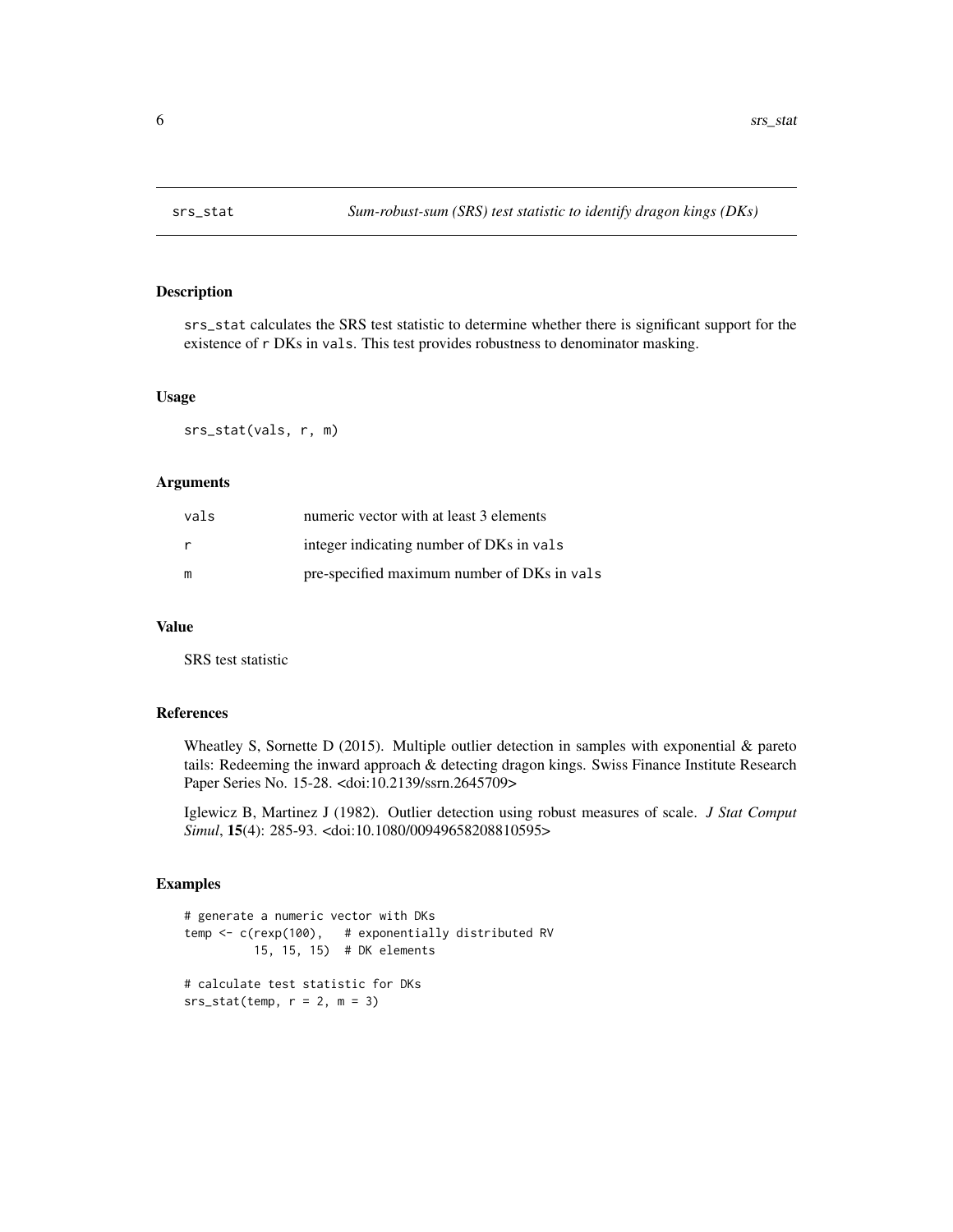<span id="page-6-0"></span>

ss\_stat calculates the SS test statistic to determine whether there is significant support for the existence of r DKs in vals. This test is susceptible to swamping.

#### Usage

ss\_stat(vals, r)

#### Arguments

| vals         | numeric vector with at least 3 elements  |
|--------------|------------------------------------------|
| <sub>r</sub> | integer indicating number of DKs in vals |

#### Value

SS test statistic

#### References

Wheatley S, Sornette D (2015). Multiple outlier detection in samples with exponential  $\&$  pareto tails: Redeeming the inward approach & detecting dragon kings. Swiss Finance Institute Research Paper Series No. 15-28. <doi:10.2139/ssrn.2645709>

Balakrishnan K (1996). Exponential distribution: Theory, methods and applications. *CRC Press*. pp. 228-30. ISBN: 9782884491921

Chikkagoudar MS, Kunchur SH (1983). Distributions of test statistics for multiple outliers in exponential samples. *Commun Stat Theory Methods*, 12: 2127-42. <doi:10.1080/03610928308828596>

Lewis T, Fieller NRJ (1979). A recursive algorithm for null distributions for outliers: I gamma samples. *Technometrics*, 21(3): 371-6. <doi:10.2307/1267762>

```
# generate a numeric vector with DKs
temp <- c(rexp(100), # exponentially distributed RV
         15, 15, 15) # DK elements
# calculate test statistic for DKs
ss\_stat(temp, r = 3)
```